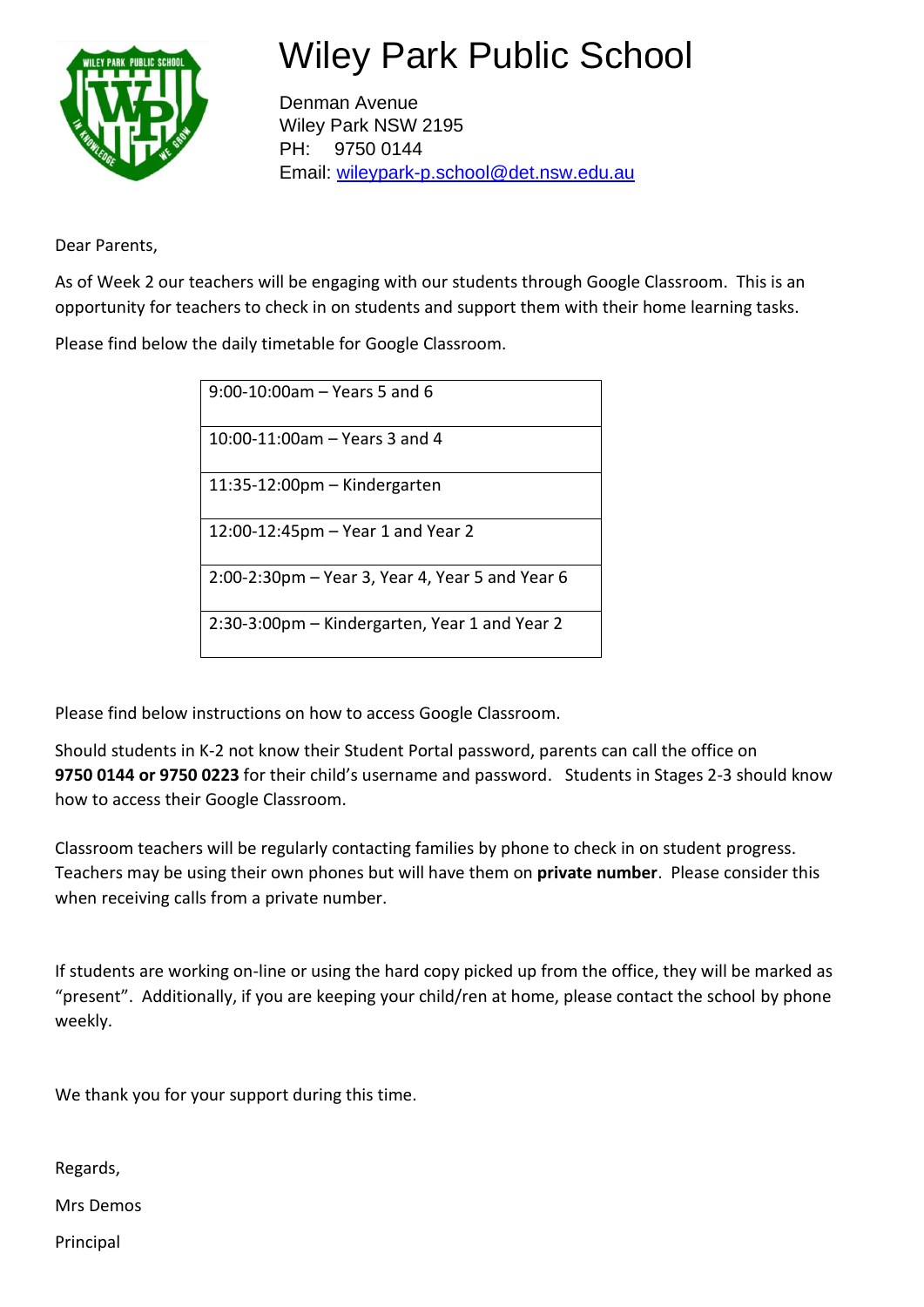**Step 1:** Google search "student portal"



 $\times$   $\downarrow$ 

Q Student portal

## **Step 2:** Click on the first link:

portal.det.nsw.edu.au v DET Portal - NSW Department of Education Login with your DoE account. Login with your DoE account. User ID. Example: jane.citizen1. Password. Forgot your password? You've visited this page many times. Last visit: 27/04/20

Enter your login details **Login with your DoE account** User ID Enter your user ID Example: jane.citizen1 Password Enter your password Log in Forgot your password?

**Step 3:** In your student portal find "G Suite (Google Apps for Education)" and click on it.

| <b>Student Portal</b><br>13     | <b>Alliance</b><br>$-350$<br><b>Seconds</b>                                     | $\lambda = \sqrt{2}$                         |
|---------------------------------|---------------------------------------------------------------------------------|----------------------------------------------|
| <b>St</b> Home                  | You have 1 unread notifications<br>Click here to view your unread notifications |                                              |
| . Email                         | Search                                                                          | My bookmarks<br>Hide<br>Hide                 |
| 븳<br>Oliver Library             | Google<br>Q Enter your search words here                                        | List name<br>Search                          |
| Help                            | 25 Calendar                                                                     | Name your custom bookmarks list here<br>Hide |
| $\bullet$<br>Notifications<br>≏ | We need you to verify who you are to Google so that we can look                 | Create new list                              |
| Change password<br>c9.          | at your calendars. Please select the Authorise button below.<br>Authorise       | Learning<br>Hide                             |
| Secret Questions<br>$\circ$     |                                                                                 | G Suite (Google Apps for Education)          |
| Change Colours<br>臣             |                                                                                 | Microsoft Office 365                         |